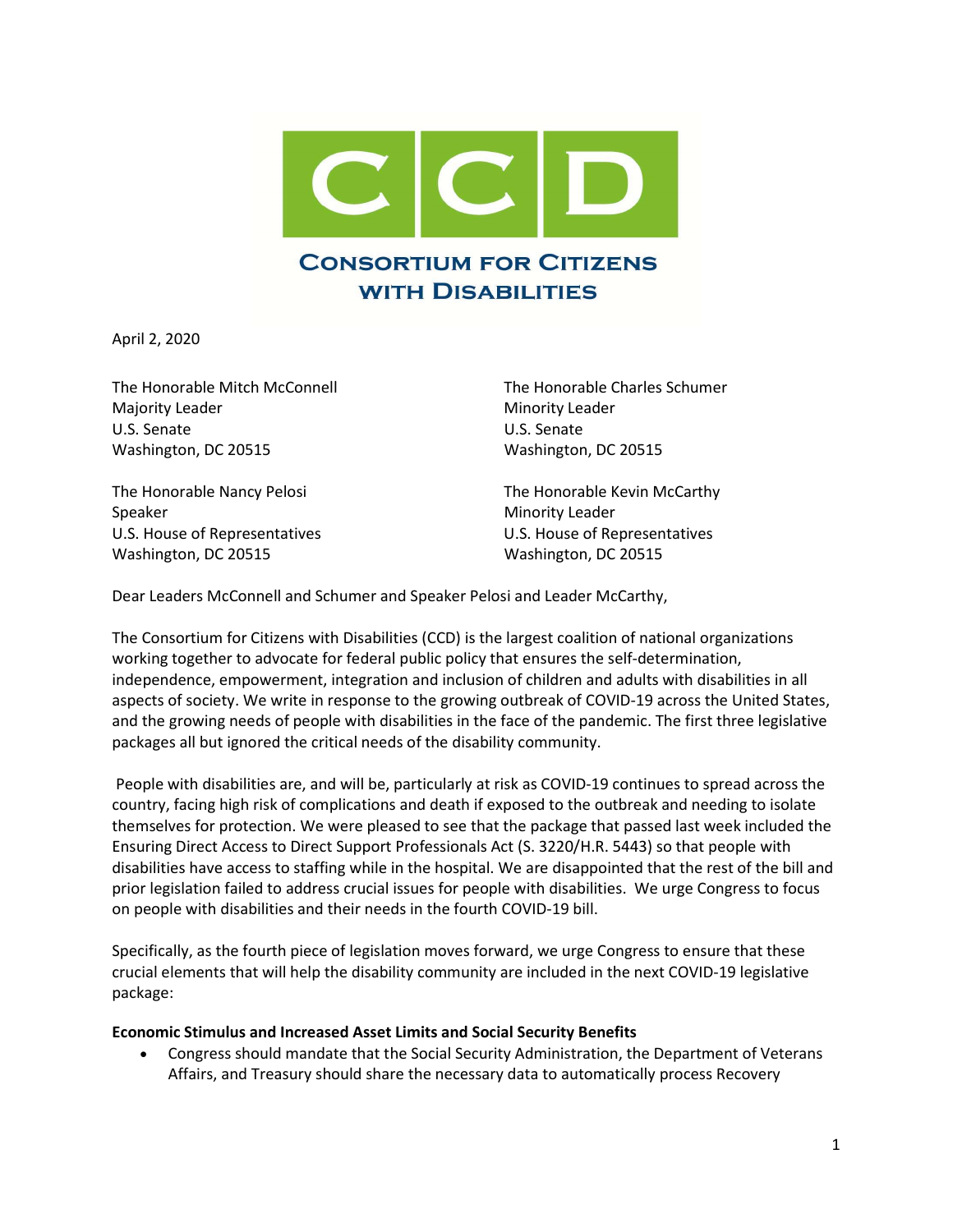Rebates to low-income individuals with disabilities and older adults who rely on Supplemental Security Income, Social Security, and certain VA benefits.

- Social Security and Supplemental Security Income benefits should be boosted for the duration of the epidemic to help people with disabilities afford the increased costs of health care supplies and medically necessary isolation.
- Increased benefits should not affect recipients eligibility.

### Home and Community-Based Serviced (HCBS)

- Increase FMAP match beyond the 6.2 bump to ensure that Medicaid and state governments have the resources they need to ensure care for people with disabilities. All FMAP bumps must continue to remain coupled with the maintenance of effort provision articulated in Families First Coronavirus Response Act
- Pass the Coronavirus Relief for Seniors and People with Disabilities Act of 2020 (H.R. 6305; S. 3544) including its HCBS grants to support Direct Support Professional (DSP), Personal Care Attendant, and Home Health Workforce and to support aging adults and people with disabilities in their homes and communities.
- Direct Support Professionals, personal care attendants, and other direct care workers whether paid for through Medicaid, the VA or other federal programs or through private payment arrangements should be designated essential personnel to ensure access to PPE.
- Implementation of Electronic Visit Verification requirements should be delayed by no less than one year. Because of unexpected strains on HCBS service systems, states are unable to spend time operationalizing these new federal requirements.

### Housing

- Institute a broad, comprehensive moratorium on evictions and foreclosures. Extend all protections for the duration of the emergency.
- The COVID-19 emergency has exacerbated the severe housing crisis people with disabilities, and particularly the lowest-income people with disabilities, already faced. Expand housing resources to address further damage to a system already under significant strain, including increases for the Section 8 Housing Choice Voucher program, the Section 811 Supportive Housing for Persons with Disabilities program, National Housing Trust Fund, the HOME Investment Partnerships program, and the Low Income Housing Tax Credit.
- Longer term, prevent evictions by creating a new emergency assistance fund, as proposed in the Eviction Crisis Act, to provide short-term financial assistance and housing stabilization services.

### Medication/Treatment

- Ensure that all testing and treatment for COVID-19 are provided at no cost for all individuals whether insured or not. The Families First Coronavirus Response Act focuses on testing, not treatment.
- Everyone should have access to medication and supplies refills for up-to-90 days, including allowances for partial fills and controlled substances, without cost sharing and with financial assistance to allow for self-isolation for at-risk people with disabilities and in line with CDC guidelines. The protections extended in the CARES Act to Medicare beneficiaries should be extended to all payers and should include controlled substances.
- Ensure that service providers have access to the necessary training, equipment and medical supplies.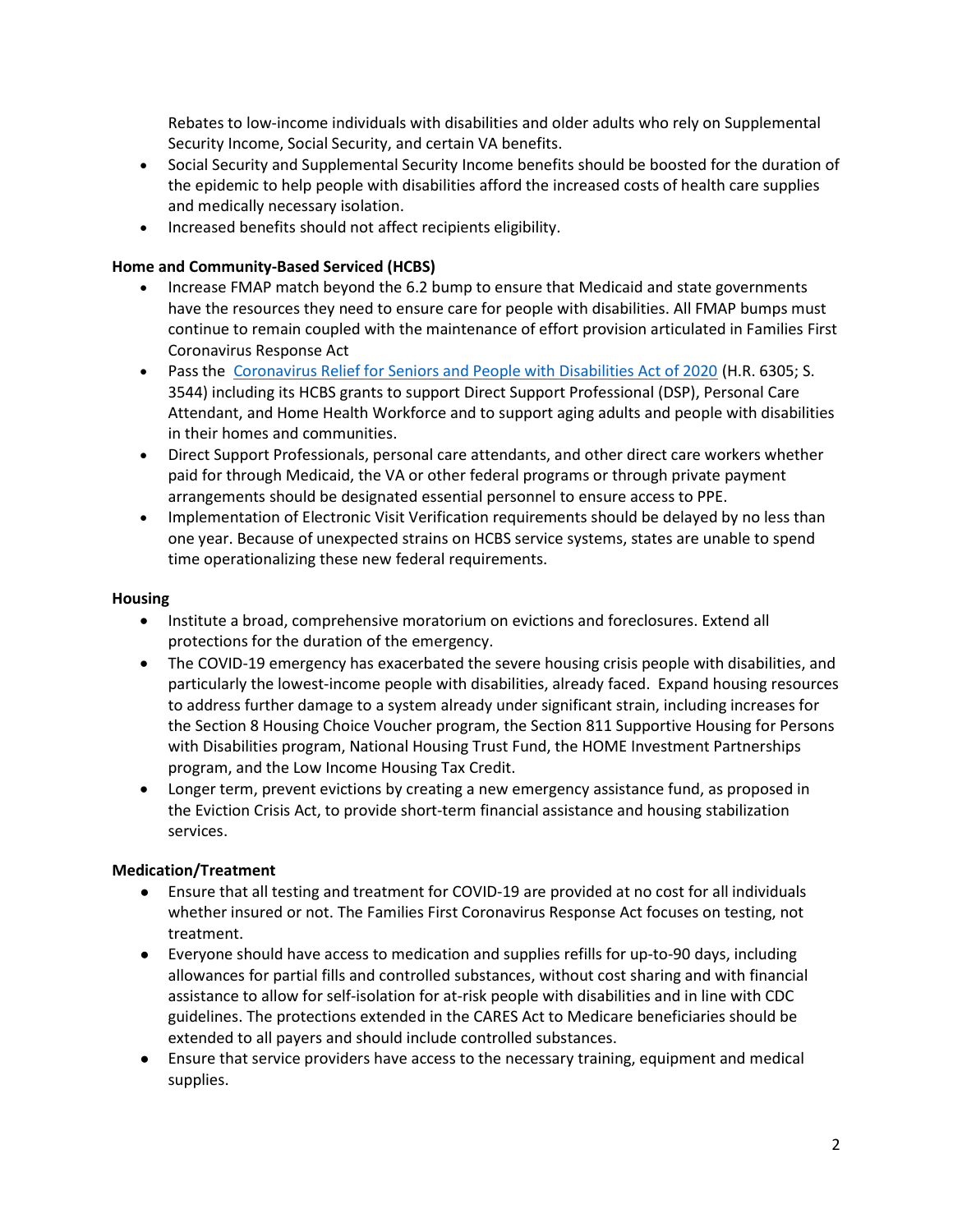● Ventilator and PPE Production for individuals with disabilities and their caregivers: Congress must appropriate funds specifically for ramping up production of both Personal Protective Equipment and ventilator production. The Secretary of Health and Human Services should be given authority to expedite bringing new production facilities online and do everything possible to mobilize a "whole-of-country" response to meet these production challenges.

## Paid Leave/Sick

 Ensure paid sick days and paid leave provisions include caregivers who can't work because they are caring for an adult with a disability or aging family member whose program has closed or care worker is sick. This was not included in the Families First Coronavirus Response Act or in the CARES Act.

## Rights

- Provide states with resources they need to ensure that even during this crisis, people with disabilities have the supports they need to remain in the community and are not forced into institutional or other congregate settings in violation of their civil rights under the Americans with Disabilities Act (ADA) and the Supreme Court's decision in Olmstead v. L.C., and at increased risk to their health. These actions should include:
	- $\circ$  Funding state, local, tribal and territorial government entities to track the displacement of people with disabilities into skilled nursing facilities (SNF) and other institutions with or without the use of a CMS 1135 Blanket Waiver.
	- $\circ$  Requiring and funding federal, state, local, tribal, and territorial government entities to ensure disability services and supports are provided in the most integrated settings appropriate to the person.
		- If the person is in an acute care setting, ensuring that all reasonable accessibility accommodations and modifications of policies and practices are provided without interruption.
		- Ensuring that all reasonable accessibility accommodations and modifications of policies and practices are provided without interruption at home and throughout transition home from an acute care or institutional setting.
- Fund federal entities to monitor recipients and subrecipients of federal funds to ensure compliance throughout all disaster-related placement decisions by recipients and subrecipients of federal financial funds within 30 days, and with quarterly reports to Congress.
- Adopt the recommendations for legislative action outlined in the 5/24/19 report from the National Council on Disability report to President Trump: Preserving Our Freedom: Ending Institutionalization of People with Disabilities During and After Disasters
- Ensure the rights of individuals with disabilities and older adults, to be free from discrimination on the basis of disability or age in programs and activities, are protected during all phases of disaster preparation, response, recovery, and mitigation.
- Do not allow any weakening of the protections of the ADA for businesses or in the building of new facilities if necessary.
- Provide additional funding to states to ensure that the right to independent and accessible voting as states are moving to absentee and mail-in voting.
- Provide the nationwide network of Congressionally mandated Protection and Advocacy agencies additional funding to ensure that even in this crisis people with disabilities have the supports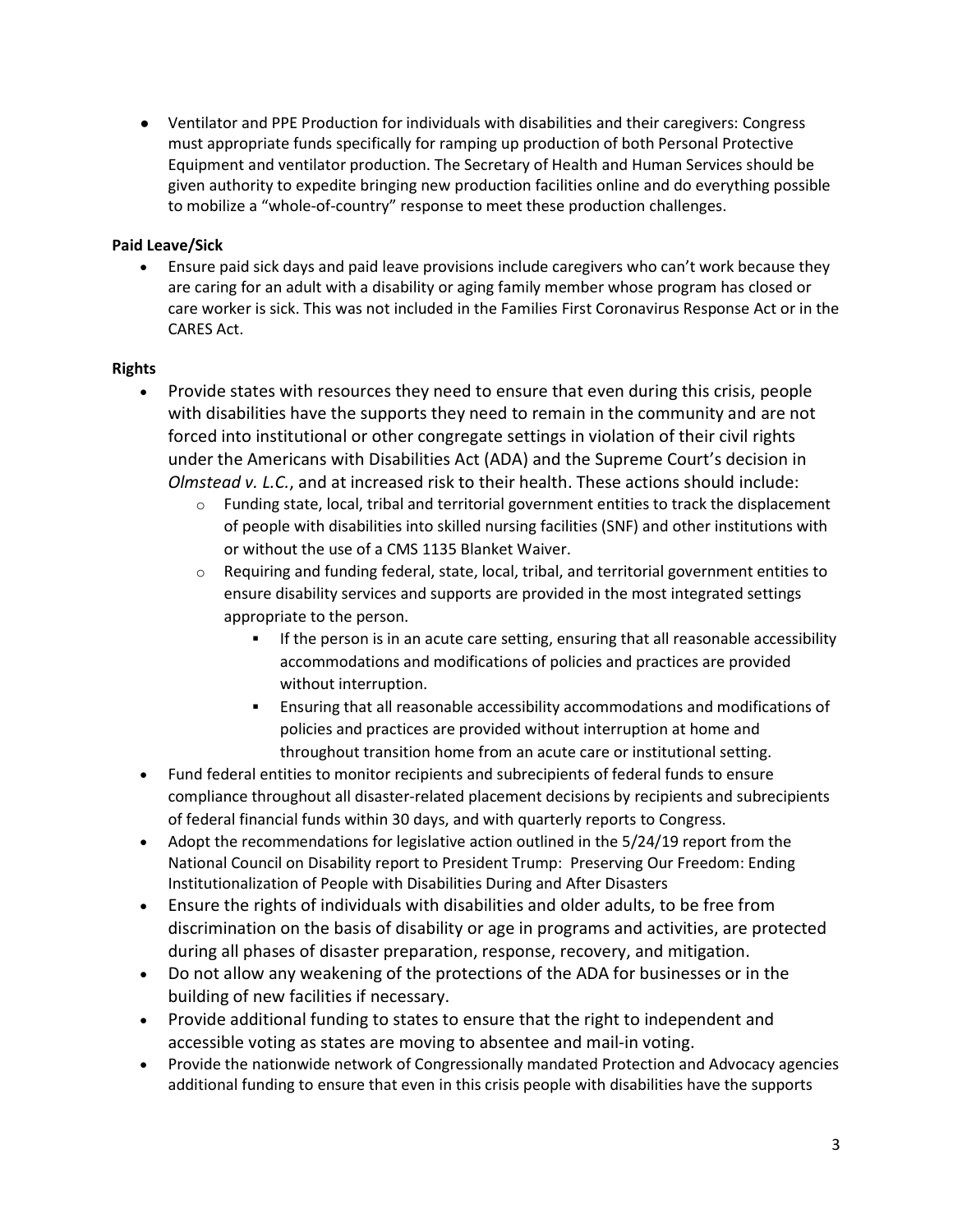they need to remain within the community, have their civil and human rights protected, are free from discrimination, and protected from abuse and neglect.

 Build on guidance released by HHS OCR to protect against discrimination on the basis of age and disability in the allocation of scarce medical resources;

# Create a Permanent Infrastructure to Support Those with Access and Functional Needs in All National Emergencies and Disasters

- Establishment and funding of one or more Disability, Emergency and Disaster Technical Assistance Centers led and managed by disability inclusive emergency management experts, operational within 30 days of enactment in order to meet the immediate life saving and life sustaining needs and protecting the rights of 61 million adults with disabilities and for others who also have access and functional needs in a disaster or public health emergency.
- Amendment to Stafford Act Use of Disaster Response and Recovery Funds
	- o To fund certain "nonprofit entities" in Category B language amended to define funding for a training & technical assistance center.
	- $\circ$  To fund disability-led organizations providing life saving and life sustaining assistance in a federally declared, Stafford Act eligible disaster or emergency.
- Enactment, funding and implementation of all elements of the Real Emergency Access for Aging and Disability Inclusion (REAADI) in Disasters and Disaster Relief Medicaid Act (DRMA) Acts not otherwise specified in these recommendations to ensure that the rights of people with disabilities are protected and that the needs of people with disabilities and older adults are met in concurrent and future disasters.
- Adoption of the recommendations for legislative action outlined in the 5/24/19 report from the National Council on Disability report to President Trump: Preserving Our Freedom: Ending Institutionalization of People with Disabilities During and After Disasters

## School/Education

- Significantly increase funding for IDEA Parts B, C, and D that provide early intervention, preschool, k-12 special education and related services, parent information, personnel development, technology, and other services.
- Protect students with disabilities and their families during the crisis. Do not waive provisions of the IDEA or the Rehabilitation Act of 1973. The IDEA offers flexibility by design and states, districts, communities, and families can work together to find solutions to the problems they are sure to face in the next several months.
- Ensure that any additional flexibilities provided to the Secretary of Education during the pandemic preclude the use of federal funds for schools that do not have to adhere to the IDEA, the Rehab Act, the ADA and other civil rights laws.
- Ensure states and local education agencies have the resources they need to provide compensatory education services (including related services) for students with disabilities, including those with significant disabilities that may require services beyond virtual, web-based instructions.
- Ensure that any legislation to support access to virtual education and other supports are inclusive of the unique needs of people with disabilities, including requirements under the Individuals with Disabilities Education Act.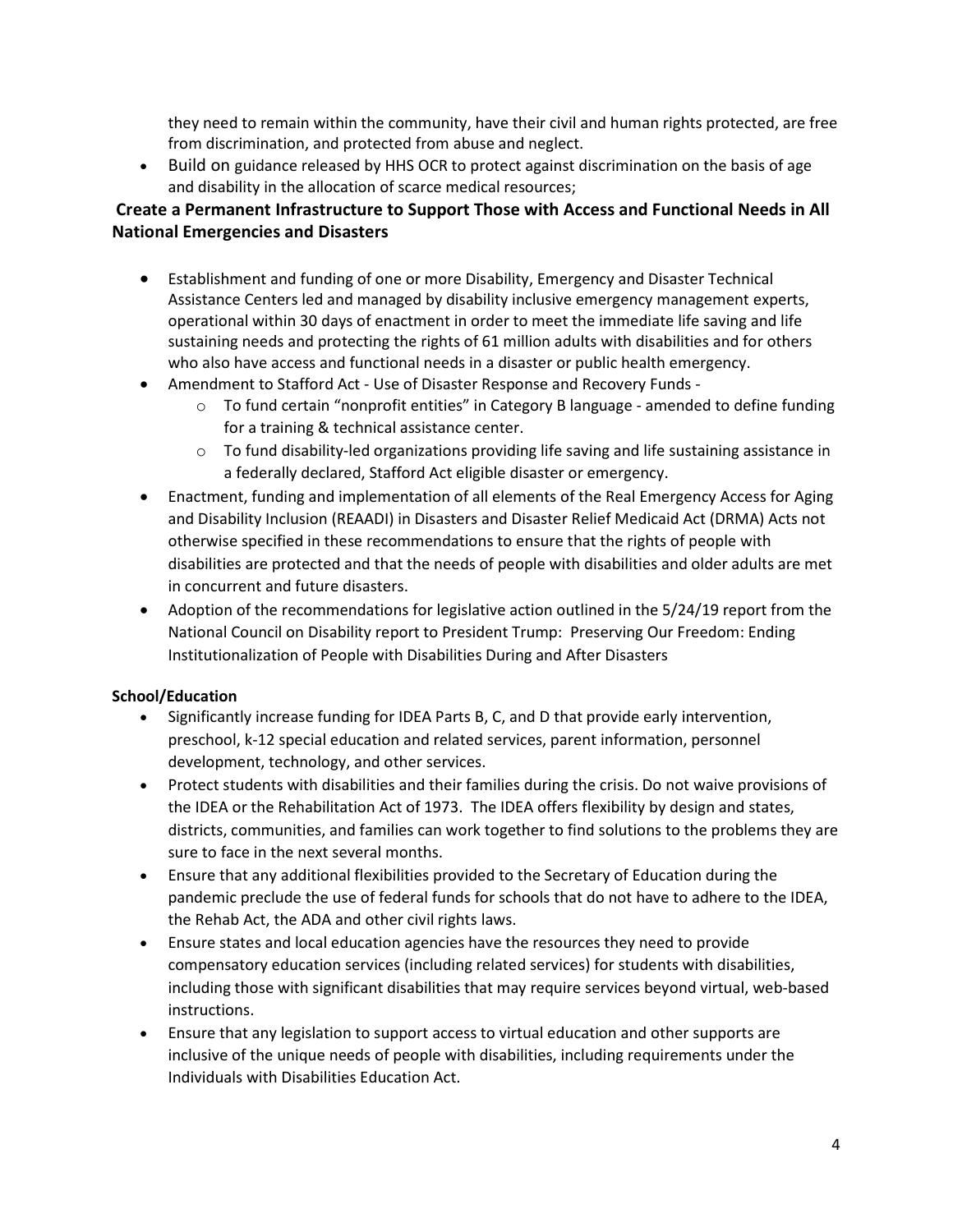### Supports & Systems for Families

 Ensure that children and adults with disabilities and their family caregivers have the information, support, tools, resources, and protections they need, particularly when usual sources of care are unavailable due to the Corona virus and when changes to systems due to this emergency result in significant increases in the need for information, support, and advocacy.

### Technology:

- Provide \$30 million for Section 4 State Assistive Technology Act Programs to address the programs' current front-line needs which are between \$300,000 to \$700,000 per state to accommodate remote working environments; meet the need of consumer demands for devices to combat social isolation, educational needs, employment needs (possibly due to working remotely); and create innovative solutions to a rapidly changing.
- Significantly increase funding for the Lifeline program which provides discounted or free phone services and devices for low income households who qualify based on federal or state-specific eligibility criteria, such as Medicaid and Medi-Cal. Lifeline is critical to bridging the digital divide during the crisis, as more than 10% of U.S. households do not presently have a computer (including hand held devices) and only 19% have a broadband Internet subscription.

### Transportation:

- Allocate emergency stimulus for USDOT's Section 5310 program which provides specialized transit services for people with disabilities where other services are unavailable, insufficient or inappropriate.
- Convene the Coordinating Council on Access & Mobility to identify alternatives to receiving services, groceries, care, etc. if transit shuts down and traveling is not an option (as it has in some areas).
- Maintain ADA paratransit service areas as they existed prior to the pandemic, both during and after. Reestablish all transit bus routes entirely after the pandemic, and maintain as much as possible during. Provide alternative transportation to all riders in need if routes are cut during the pandemic.

### Work/Employment:

- Increase Investment in WIOA Title Formula Funding. The nation's workforce system needs further investment by Congress to ensure that it is equipped to retrain laid off workers, connect disclosed workers to new opportunities and meet the unique needs of jobseekers with disabilities. The nation's workforce system, defined in the titles (I, II, III, and IV) of the Workforce Innovation and Opportunity Act (WIOA), stands ready to meet the needs of workers with and without disabilities caught up in this crisis. However, funds are needed now to address the massive scope of job losses due to COVID-19. According to the Campaign to Invest in America's Workforce (CIAW), the workforce system experienced "a 234 percent increase" in clients during the Great Recession. The current situation is projected to be far worse. Investment at least comparable to the American Reinvestment and Recovery Act of 2009 (ARRA) is desperately needed.
- Ensure that Unemployment Doesn't Threaten Benefits. The supplemental federal payment for individuals collecting unemployment must not count toward income-based eligibility for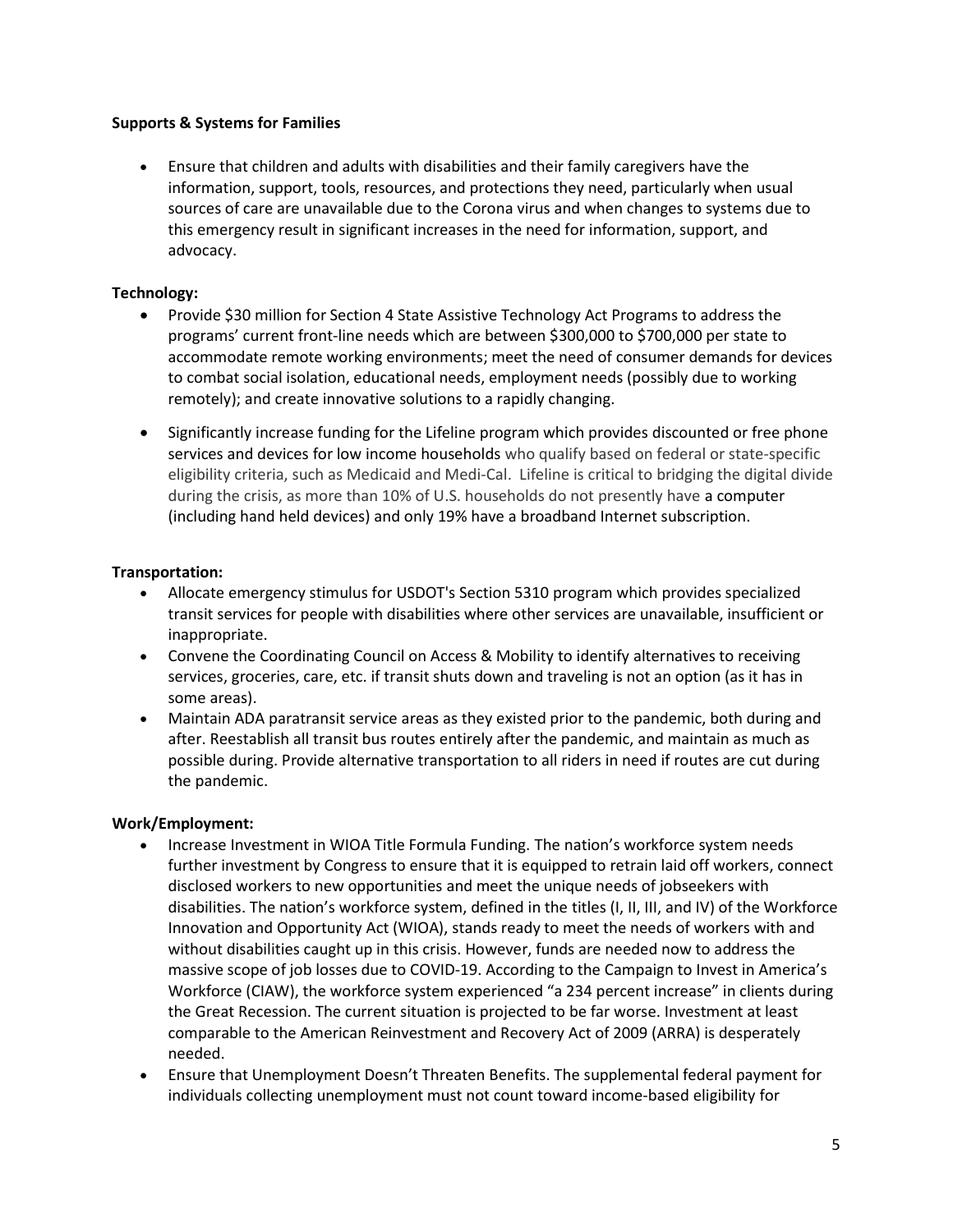Supplemental Security Income, Medicaid, or other means-tested programs. Without a disregard for this additional income, the increased income may jeopardize access to life-sustaining care.

We know that we must act now to prevent much of the worst impact of this outbreak, and we are grateful for the prompt action so far taken. But we urge both chambers to reconvene and address all of the unfinished business discussed in this letter. If you have any questions, feel free to contact Nicole Jorwic (jorwic@thearc.org)

Sincerely,

Susan Prokop, The Contract of the Contract of Alison Barkoff,

Health TF: Samuel Communications and the United States of the United States of the United States of the United States of the United States of the United States of the United States of the United States of the United States Lutheran Services of America

Rachel Patterson, The Contract of the United States of the United States and Jennifer Lav

Julie Ward, New York 1988, Sarah Meek

Employment and Training TF: Rights TF Co-Chairs: Julie J. Christensen, PhD, LMSW Kelly Buckland, Association of People Supporting NCIL Employment First (APSE)

Rie Kennedy-Lazotte Andrew Sperling, National Association of State Directors National Alliance on Mental Illness of Developmental Disabilities Services

Philip Kahn-Pauli RespectAbility

Family Support TF: Annie Acosta, annie Acosta, annie Acosta, annie Acosta, annie annie annie annie annie annie annie annie annie The Arc **Autism Speaks Autism Speaks** 

Emergency Management TF: Long-Term Services and Supports TF: Paralyzed Veterans of America Center for Public Representation

Dania Douglas, **Autistic Self Advocacy Network** 

 Dan Berland David Machledt, National Association of State Directors National Health Law Program of Developmental Disabilities Services

Epilepsy Foundation National Health Law Program

The Arc of the United States American Network of Community Options And Resources (ANCOR)

 Housing TF: Alicia Epstein **Molly Burgdorf**, SourceAmerica The Arc of the United States